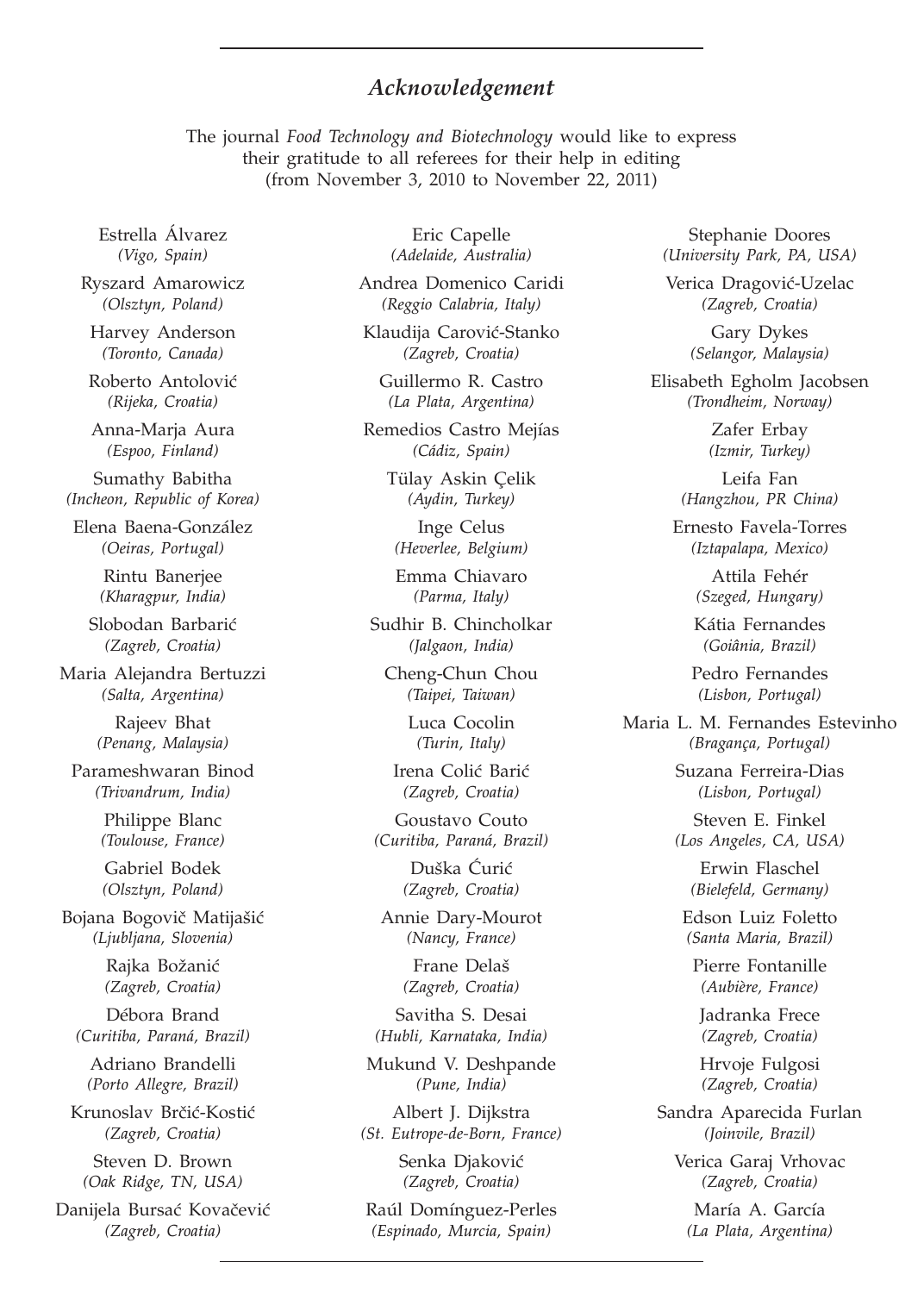Eva Garcia-Vazquez *(Oviedo, Spain)* Cristina García-Viguera *(Murcia, Spain)* Paolo Giudici *(Modena, Italy)* Encarna Gómez-Plaza *(Murcia, Spain)* Vicente Gotor *(Oviedo, Spain)* Arun Goyal *(Guwahati, Assam, India)* Božidar Grabarić *(Zagreb, Croatia)* Leo Gracin *(Zagreb, Croatia)* José Manuel Guisan *(Madrid, Spain)* P. Gunasekaran *(Madurai, India)* Danko Hajsig *(Zagreb, Croatia)* John T. Hancock *(Bristol, UK)* Marc Heyndrickx *(Melle, Belgium)* Monica Höfte *(Gent, Belgium)* Predrag Horvat *(Zagreb, Croatia)* Dubravka Hršak *(Zagreb, Croatia)* Jasminka Illich-Ernst *(Tallahassee, FL, USA)* Stefan Janecek *(Bratislava, Slovakia)* Sibila Jelaska *(Zagreb, Croatia)* Henryk Jeleń *(Poznan´, Poland)* Young-Jae Jeon *(Sydney, Australia)* Ana Jeromel *(Zagreb, Croatia)* Damir Ježek *(Zagreb, Croatia)* Adel A. Kader *(Davis, CA, USA)*

Lovedeep Kaur *(Palmerston North, New Zealand)*

> Alan McKeown *(Simcoe, Ontario, Canada)*

Sunil Kumar Khare *(New Delhi, India)*

Joong Kyun Kim *(Busan, Republic of Korea)*

> Takehiko Kitamori *(Tokyo, Japan)*

Rene Kizek *(Brno, Czech Republic)*

Mario Klimacek *(Graz, Austria)*

Wolfgang Kneifel *(Vienna, Austria)*

Goran Kniewald *(Zagreb, Croatia)*

Martin Koller *(Graz, Austria)*

Michael Kontominas *(Ioannina, Greece)*

> Blaženka Kos *(Zagreb, Croatia)*

Athanasios A. Koutinas *(Patras, Greece)*

Karin Kovačević Ganić *(Zagreb, Croatia)*

> Lidija Kozačinski *(Zagreb, Croatia)*

Branko Kozulić *(Zadar, Croatia)*

Anil Kumar Patel *(Clermont-Ferrand, France)*

> Zelimir Kurtanjek *(Zagreb, Croatia)*

Franco Maria Lajolo *(São Paulo, Brazil)*

Christian Larroche *(Clermont-Ferrand, France)*

Benjamin Lebwohl *(New York, NY, USA)*

Jung-Kul Lee *(Seoul, Republic of Korea)*

> Branka Levaj *(Zagreb, Croatia)*

Xijun Lian *(Tianjin, PR China)*

Zlatko Liber *(Zagreb, Croatia)*

Rosiane Lopes da Cunha *(Campinas, Brazil)*

Adenise Lorenci Woiciechowski *(Curitiba, Paraná, Brazil)*

> Elizabeth Lund *(Norfolk, UK)*

Isabel Mafra *(Porto, Portugal)*

Edi Maletić *(Zagreb, Croatia)*

Anna Elisa Marchese *(Catania, Italy)*

Ksenija Marković *(Zagreb, Croatia)*

Mihaela-Luiza Márton *(Regensburg, Germany)*

Mohamad Y. Maskat *(Bangi, Selangor, Malaysia)*

> Timothy J. Mason *(Coventry, UK)*

Jeng-Leun Mau *(Taichung, Taiwan)*

Adriane B. P. Medeiros *(Curitiba, Paraná, Brazil)*

> Ole Mejlholm *(Lyngby, Denmark)*

Philippe Michaud *(Clermont-Ferrand, France)*

> Boris Mildner *(Zagreb, Croatia)*

Alva D. Mitchell *(Beltsville, MD, USA)*

Yosef Mizrahi *(Beer Sheva, Israel)*

Paula Mulo *(Turku, Finland)*

Yoshio Nakagawa *(Tokyo, Japan)*

K. Madhavan Nampoothiri *(Trivandrum, India)*

> Sangeeta Negi Bora *(Allahabad, India)*

> > Francesco Noci *(Dublin, Ireland)*

Kazuyoshi Ohta *(Miyazaki, Japan)*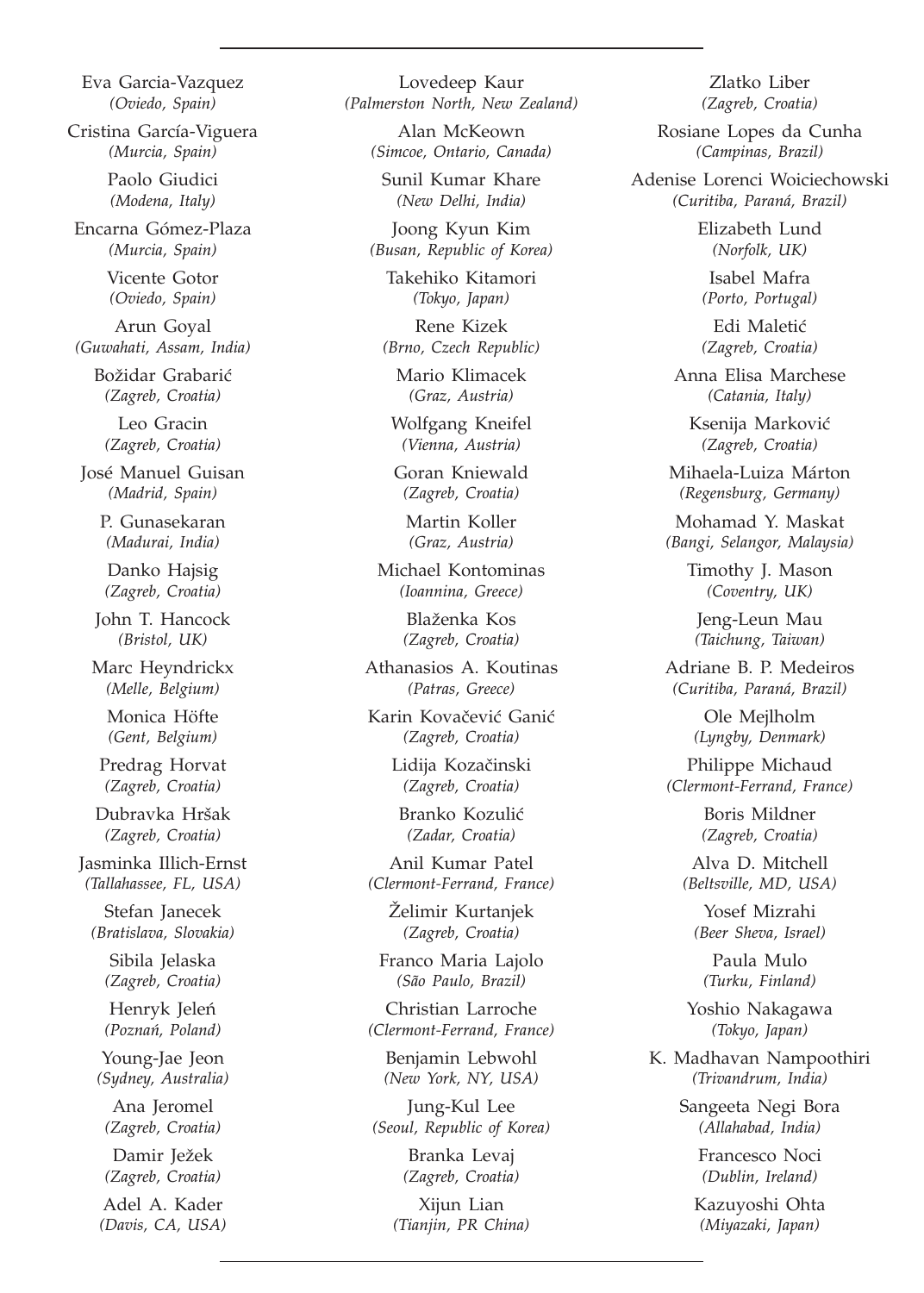Maja Osmak *(Zagreb, Croatia)*

Ashok Pandey *(Trivandrum, India)*

Larysa Paniwnyk *(Coventry, UK)*

Emmanuel M. Papamichael *(Ioannina, Greece)*

Seraphim Papanikolaou *(Athens, Greece)*

José Luis Parada *(Curitiba, Paraná, Brazil)*

Shanthi G. Parkar *(Hamilton, New Zealand)*

Neil Pasco *(Christchurch, New Zealand)*

> K. C. Patel *(Nagar, India)*

Atanas Pavlov *(Plovdiv, Bulgaria)*

Antonia Picón *(Madrid, Spain)*

Jasenka Pigac *(Zagreb, Croatia)*

Suresh Pillai *(College Station, TX, USA)*

> Barbara Pinto *(Pisa, Italy)*

Benjamin Piña *(Barcelona, Spain)*

Igor Plazl *(Ljubljana, Slovenia)*

Andrei Prida *(Cognac, France)*

Victor Raboy *(Aberdeen, ID, USA)*

S. V. Ramakrishna *(Pune, India)*

Fernando Ramos *(Coimbra, Portugal)*

Vladimir Rapić *(Zagreb, Croatia)*

Catherine M. G. C. Renard *(Avignon, France)*

> Christian K. Roberts *(Los Angeles, CA, USA)*

Luís Rodrigues da Silva *(Porto, Portugal)*

Juan José Rodríguez Bencomo *(Madrid, Spain)*

> Manuela Rollini *(Milan, Italy)*

Marco Dalla Rosa *(Bologna, Italy)*

Ioannis Roussis *(Ioannina, Greece)*

Sevastianos Roussos *(Marseille, France)*

Antonio Ruiz Celma *(Badajoz, Spain)*

Saskia M. van Ruth *(Wageningen, the Netherlands)*

Waldemar Rymowicz *(Wroc³aw, Poland)*

> Serpil Sahin *(Ankara, Turkey)*

A. B. Salleh *(Kuala Lumpur, Malaysia)*

Jean Michel Salmon *(Montpellier, France)*

Sueli T. Van Der Sand *(Porto Alegre, Brazil)*

Georgina Sandoval *(Guadalajara, Jalisco, Mexico)*

> Carlos Sanz *(Seville, Spain)*

Nobuhiro Sasaki *(Tokyo, Japan)*

Tulasi Satyanarayana *(New Delhi, India)*

Gerardo Saucedo-Castañeda *(Vicentina, Mexico)*

> Bertrand Schatz *(Montpellier, France)*

Jürgen Schrezenmeir *(Kiel, Germany)*

> Mauro Serafini *(Rome, Italy)*

Susanne Siebenhandl-Ehn *(Vienna, Austria)*

Jesús Simal-Gándara *(Vigo, Spain)*

> Poonam Singh *(Londonderry, UK)*

Anita Slavica *(Zagreb, Croatia)*

David J. Smith *(Fargo, ND, USA)*

Carlos Ricardo Soccol *(Curitiba, Paraná, Brazil)*

Costas Stathopoulos *(Ourimbah, Australia)*

Ulrich Stottmeister *(Leipzig, Germany)*

Ivan-Kre{imir Svetec *(Zagreb, Croatia)*

> Božidar Šantek *(Zagreb, Croatia)*

Zlatko Šatović *(Zagreb, Croatia)*

Branimir Šimić *(Zagreb, Croatia)*

Dubravka Škevin *(Zagreb, Croatia)* Vitomir Šunjić *(Zagreb, Croatia)*

Jagoda Šušković *(Zagreb, Croatia)*

Pierre-Louis Teissedre *(Villenave d'Ornon, France)*

Sevdalina Todorova *(Ruse, Bulgaria)*

Srđanka Tomić-Pisarović *(Zagreb, Croatia)*

> Tomislav Treer *(Zagreb, Croatia)*

Patrice Tremblay *(Quebec, Ontario, Canada)*

> Branko Tripalo *(Zagreb, Croatia)*

Žaneta Ugarčić-Hardi *(Osijek, Croatia)*

> Nada Vahčić *(Zagreb, Croatia)*

Luciana P. S. Vandenberghe *(Curitiba, Paraná, Brazil)*

> Todor Vasiliević *(Melbourne, Australia)*

Gyula Vatai *(Budapest, Hungary)*

Jorge Fernando Vélez Ruiz *(Cholula, Puebla, Mexico)*

Rimantas Venskutonis *(Kaunas, Lithuania)*